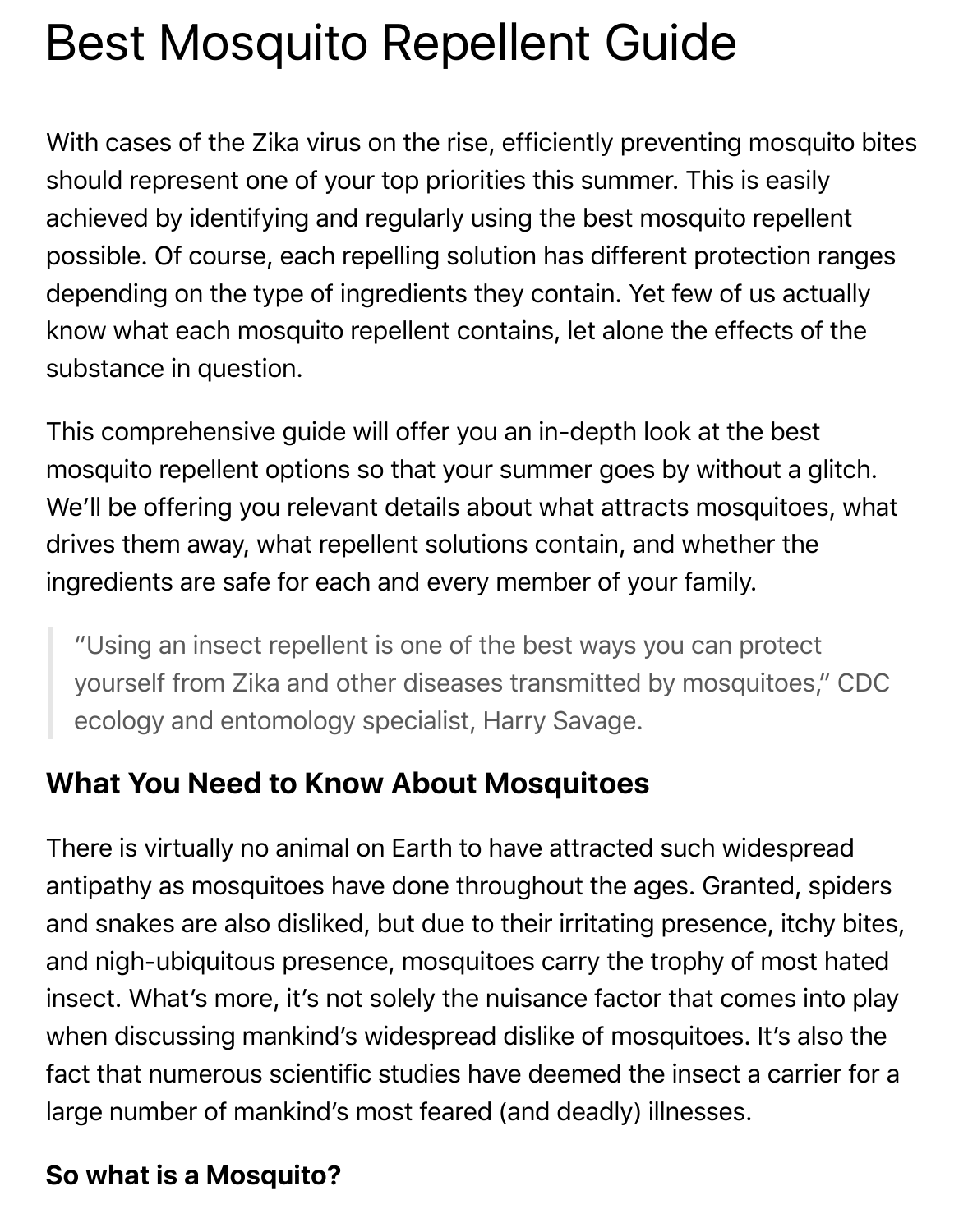diseases. What's more, in the case of those mo[squitoes that do e](http://mosquito-taxonomic-inventory.info/simpletaxonomy/term/6045)at blood, their tube-like mouth parts create a high-to-low pressure that prever disease transmission. Nevertheless, some mosquito species do tran highly-infectious diseases and their saliva causes a rather irritating r we have all experienced at least once.

# **Types of Mosquitoes**

Though there are various types of mosquitoes, we'll list some of the common ones:

- **Anopheles**: Drawn to rain pools, ponds, swamps, and humid are representatives rarely feed on humans. Nevertheless, certain Ar species are among the foremost carriers of malaria.
- **Culex:** A species belonging to the Culex genus prefer freshwate habitats. Their importance stems from the fact that they are the carriers of St. Louis Encephalitis (a fatal form of viral encephaliti What's more, they also transmit the West Nile Virus.
- **Coquillettidia:** Proven vectors for the Eastern Equine Encephalitien (by transmitting it from birds and horses to humans), representative of the Coquillettidia genus are very aggressive.
- **Ochlerotatus:** Also drawn to floodwater pools and marshes, representatives of this genus are incriminated in the transmission dengue and yellow fever.
- **Psorophora:** Members of this very aggressive genus often feed large mammals (including humans). They are capable of travelling significant distances and breed primarily in floodwaters, woodla pools, and roadside ditches.
- **Mansonia:** Another aggressive genus, similar to Psorophora.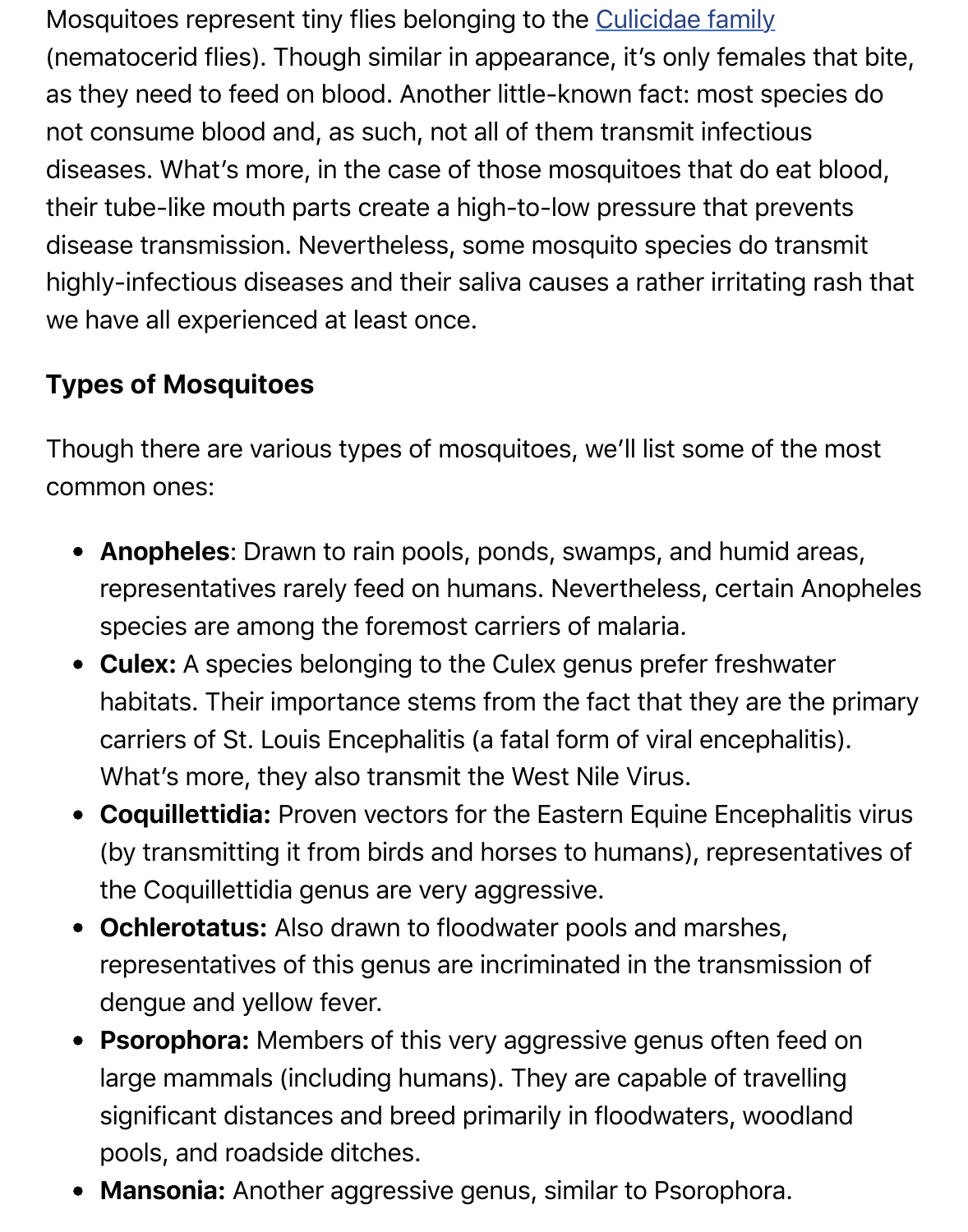Representatives of this genus breed uniquely: their larvae rely on aquatic plants (including lettuce, hyacinth, and cattails). The larvae extract oxygen from the plant's roots by means of an attenuated siphon.

#### **Lifecycle and Lifespan**

In order to reach adulthood, a mosquito has to go through three other stages:

For each of the aforementioned stages, a mosquito's appearance is distinct. Eggs are tied together as "rafts", floating on the surface of the water. Larvae, however, live underneath the water and need to resurface for oxygen. By shedding their skin four times (molting), mosquitoes become increasingly larger in size, until they change into a pupa and then into an adult. These life cycles depend on temperature and species characteristics, but generally take approximately 10-14 days to complete.

On average, the lifespan of a mosquito is less than two months. Males live significantly shorter lives (10 days) than females (6-8 weeks). Certain females of hibernating species can even live for up to 6 months.

## **What Attracts Mosquitoes?**

Mosquitoes are attracted by humidity, warmth, and carbon dioxide. What's more, they are also drawn to certain chemicals found in humans' sweat. Nevertheless, each person's chemistry is slightly different, that's why some people are mosquito magnets while others never seem to get bitten. Aside from CO2, there are other chemicals that we release: uric acid, fatty acids, octanol, and lactic acids. Of course, each person releases different concentrations and they form a unique carbon dioxide print- certain prints are irresistible to mosquitoes.

Body odor is another essential factor. Each of us have different bacterial colonies which, in turn, generate different scents- some of which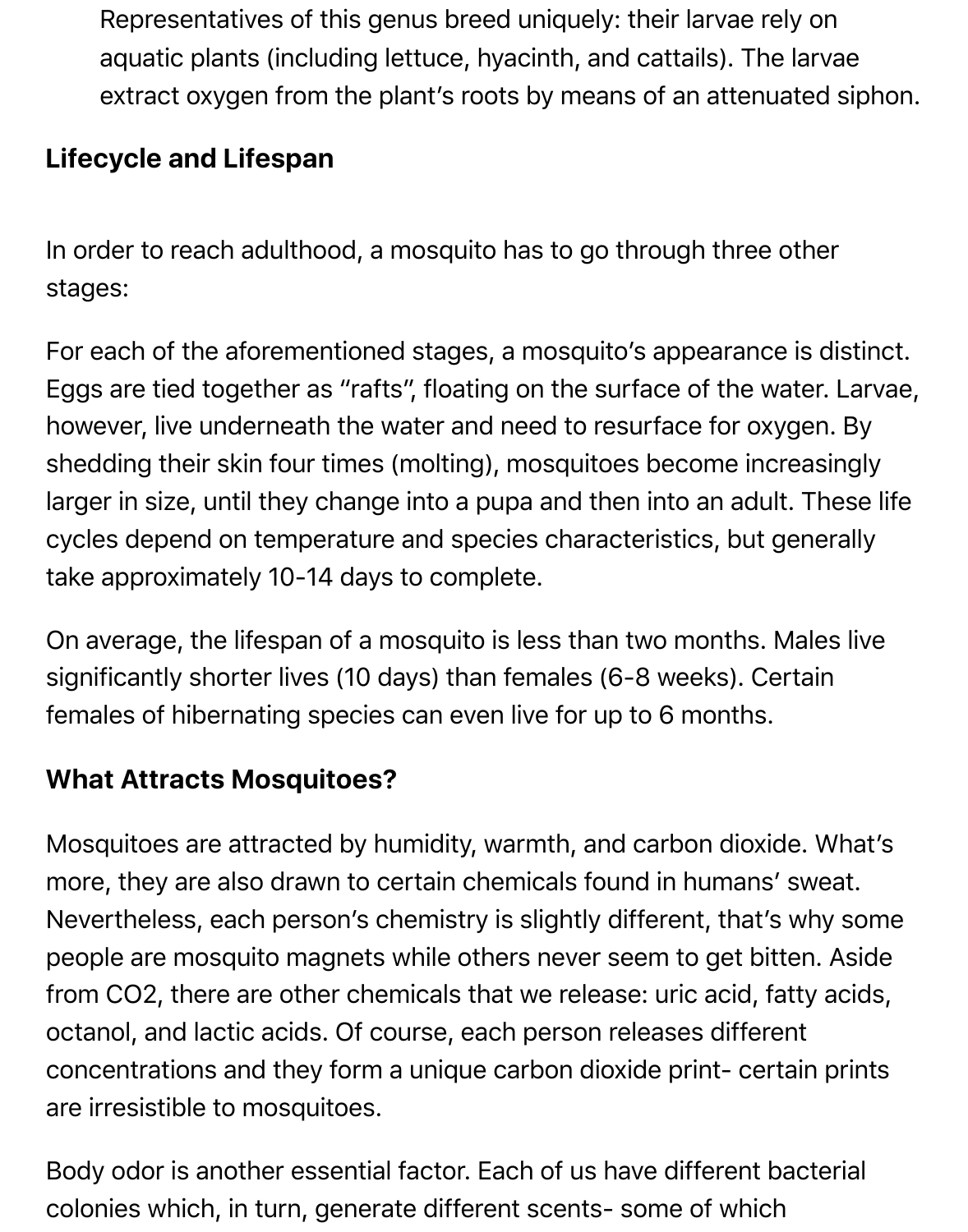behavior and feeding preferences. Specifically, Type O blood is most attractive these insects, while Type A seems to be least preferred by insects.

Naturally, changing some of these mosquito-attracting factors might prevent bites. Aside from washing (which helps reduce bacterial colonies our skins), however, there's little that we can do.

## **Mosquito-Transmitted Diseases**

Yearly, over 700 million people become infected with a mosquito-bor illness and of these 700 million, 1 million succumb to the illness (Source). Aside from transmitting viruses that affect humans, mosquitoes also transmit parasites that dogs and horses are susceptible to.

Here are some of the diseases that mosquitoes transmit:

- **West Nile Virus** (WNV): Most common among mosquito-borne diseases. It is often without symptoms or presents with mild flusymptoms. In certain risk groups (the elderly or immuno-compr the disease can be severe.
- **Western Equine Encephalitis** (WEE): Transmitted by mosquito humans, horses, and birds, WEE rarely affects humans (since 1944) fewer than 1000 cases were reported).
- **Eastern Equine Encephalitis** (EEE): Also spread to horses and by mosquitoes, EEE is an arbovirus that affects the central nerve system. The disease can present with grave and even deadly complications.
- **Louis Encephalitis** (SLE): Mosquitoes transmit SLE from infected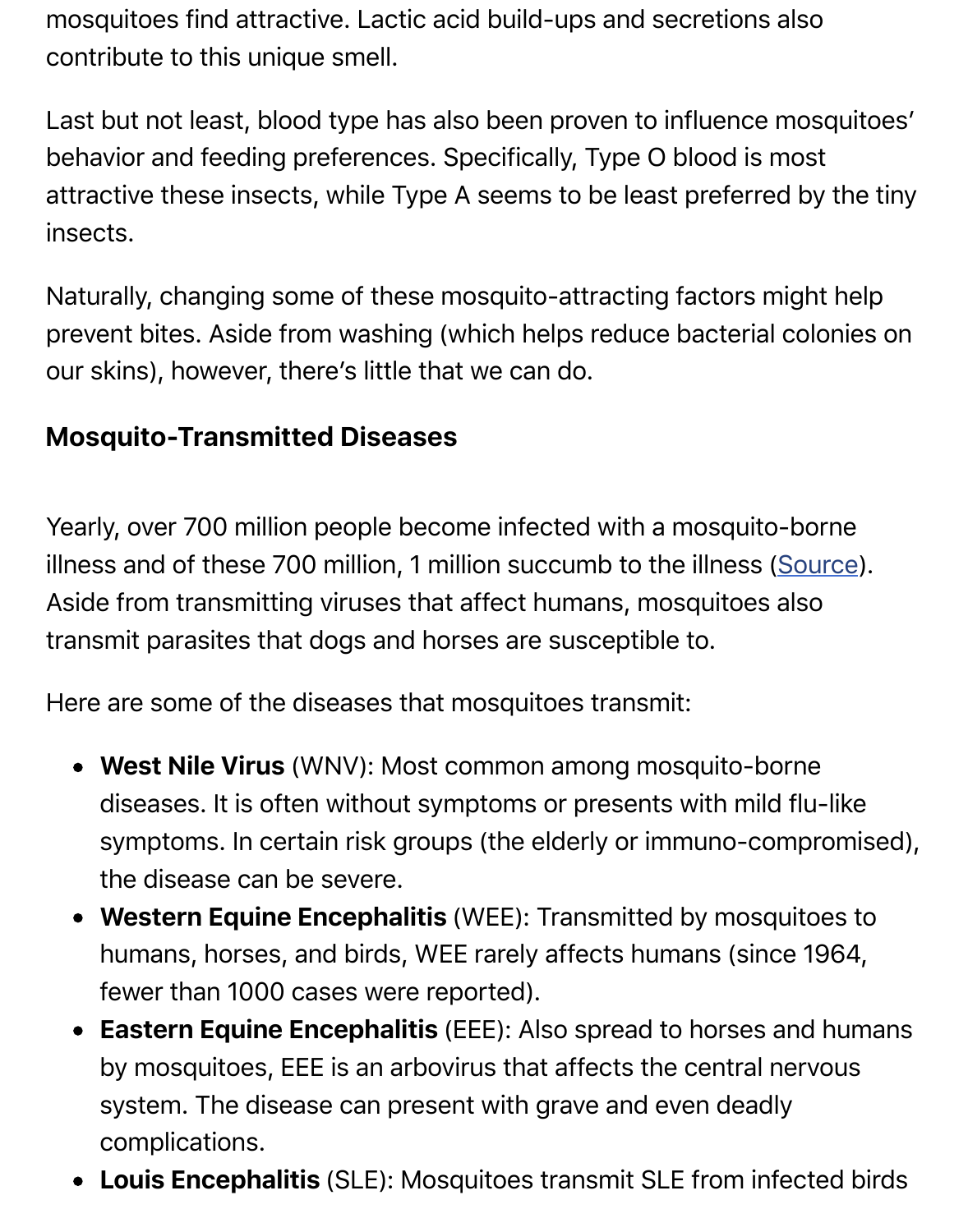to humans. SLE can present with severe complications in the elderly and the very young.

- **Dengue Fever:** A mosquito-borne tropical disease diagnosed across Africa, Asia, and the United States, Dengue fever presents with uncomfortable symptoms (which have become more serious in recent years). Nevertheless, its mortality is low.
- **Yellow Fever:** Another tropical infectious disease occurring in Africa and the Americas. Yellow fever is rare among travelers due to strict vaccination requirements. Still, 30,000 yearly deaths across 33 countries are attributed to this disease.
- **Zika:** The transmission of this virus has dire consequences, especially due to its association with microcephaly and other foetal malformations. Its symptoms are mild and include fevers, rashes, conjunctivitis, and joint pain.
- **Malaria:** This ancient disease stems from an infection with the plasmodium malariae parasite, transmitted by the Anopheles mosquito. Annually, over the world, between 300 and 500 million cases are diagnosed and 1 million deaths are reported. Antimalarial drugs are used to cure the disease.
- **Chikungunya:** The disease presents with symptoms such as fever, joint pains, headaches, rashes, and swelling. There is no vaccine to prevent infection.

## **Efficient and Best Mosquito Repellent Solutions**

Preventing bites relies on so much more than just repellent products. It's also essential that you eliminate (or at least minimize) mosquito-attracting factors. Here's how you can get rid of these blood suckers with just a few tiny adjustments:

**Get rid of standing water**. As stated before, these insects love ponds, clogged rain gutters, standing waters, creeks, and catch basins. If you can't eliminate the water, treat it with Bti (bacillus thuringiensis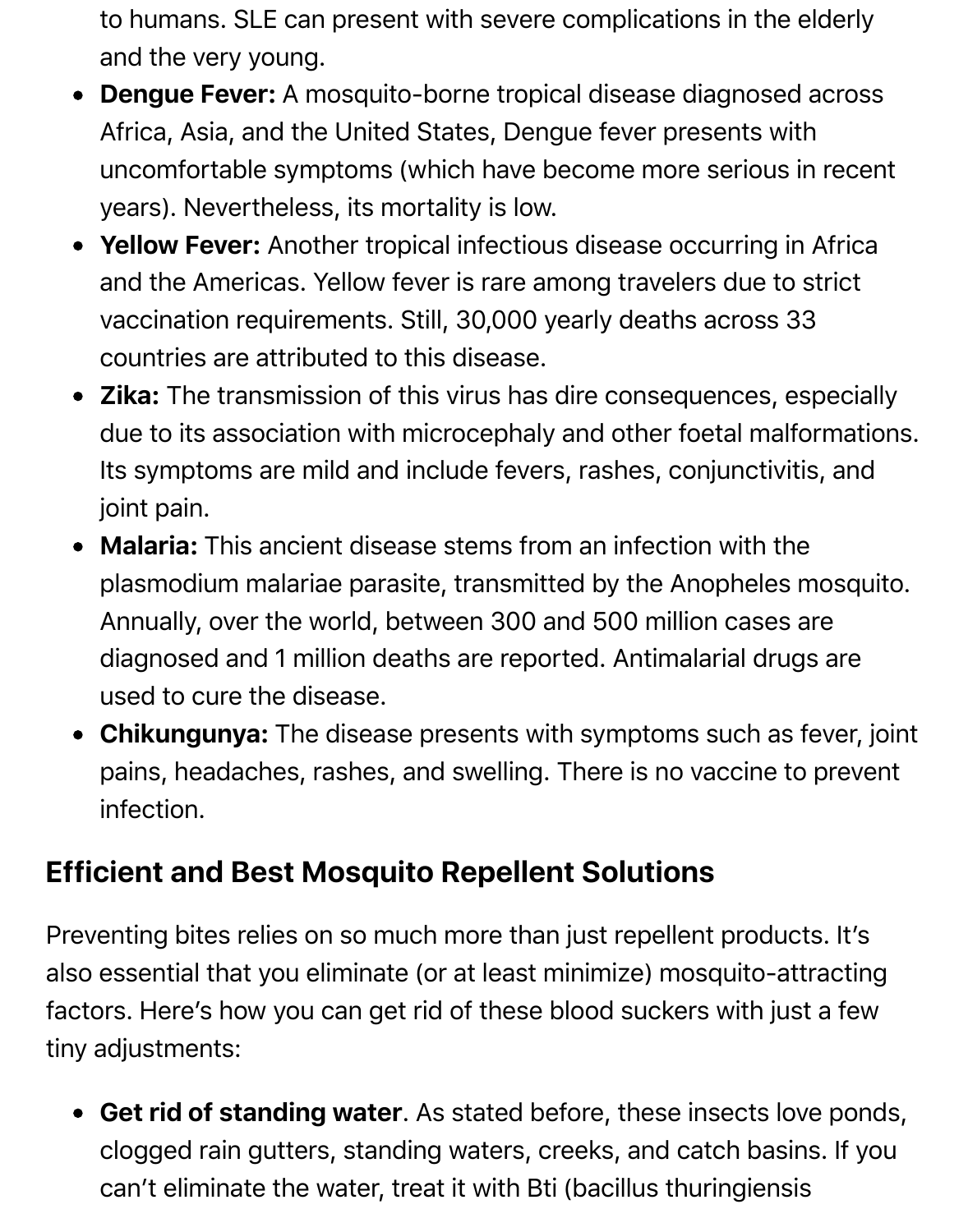- **Maintain a clean yard**. Since mosquitoes take cover in protected areas, try to avoid low-lying vegetation, trim your shrubs, and keep gras short. Such measures also decrease moisture levels.
- **Using proven, effective mosquito repellents**. We'll dedicate a section to this very vast topic:

Various substances can be used as repellents. A mosquito repellent substance that, when applied on human skin, can efficiently prevent mosquitoes from crawling on or biting that certain area. What's more they can also be applied on surfaces, articles of clothing, or can be vaporized in order to keep these pests away from certain areas. It ca be chemical, natural, and home-made.

#### **Chemical Mosquito Repellents**

There are three main chemicals contained in chemical mosquito repe

- DEET (diethyltoluamide)
- IR3535
- Picaridin

#### **DEET**

Of these three, **DEET** is the most widely used. Many producers and u wear by its efficacy, however, DEET mosquito repellent products sho be used on infants younger than 2 months regardless of concentration. the case of older infants, DEET mosquito repellents should not have concentration of more than 30% DEET.

Curiously, though, an increased concentration of DEET is not association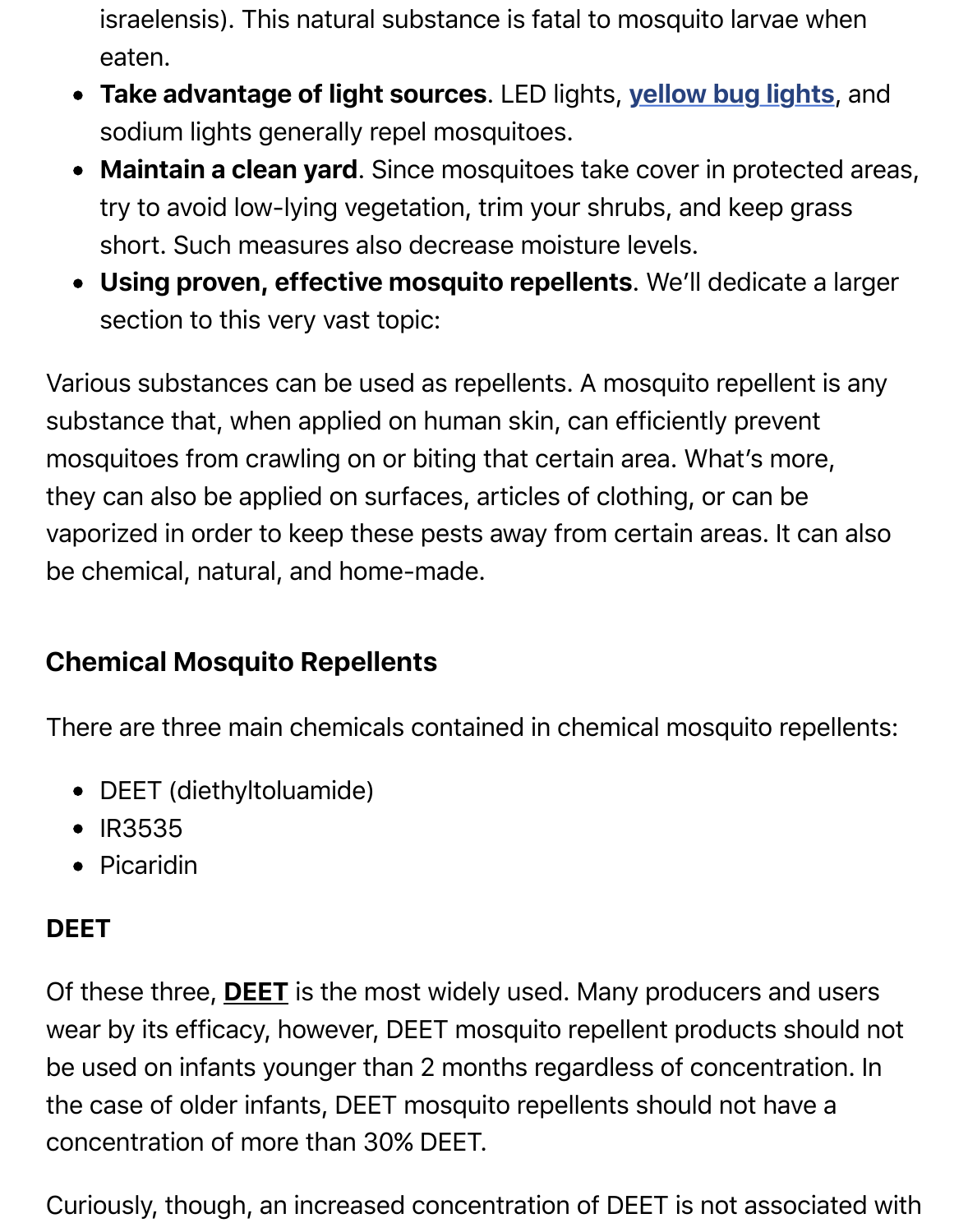tracked in scientific studies (see below). Furthermore, it's considered many the best mosquito spray.

concentration and a protection duration of 10 hours. Its efficiency has been

**[Sawyer's Premium MAXI-DEET Insect Rep](http://pestrepellercenter.com/product/B004H89KFC/US/pestrepell-20/)ellent Spray** also come 98.11% DEET and has the added bonus of being nigh-odorless.

**3M Ultramarathon Insect Repellent Lotion** uses less DEET (34%) b [offers sufficient mosquito repelling punch to merit a spot o](http://pestrepellercenter.com/product/B01BQ1BYCE/US/pestrepell-20/)n our list.

**Cutter Backwoods Insect Repellent** also uses DEET (25%) to effici [protect against mosquito bites.](http://pestrepellercenter.com/product/B004LA5SUC/US/pestrepell-20/)

#### **IR3535**

**IR3535** [\(Insect Repellent 3535\) is a sy](http://pestrepellercenter.com/product/B00P7MZZ60/US/pestrepell-20/)nthetic insect repellent comm used in DEET free mosquito repellent products. Here are some of the IR3535 mosquito repellents:

**Avon Skin-so-Soft Bug Guard Plus IR3535.** This easy-to-apply lot a pleasant fragrance and efficiently protects against mosquito, ticks, flies and many more. It comes both in spray and lotion form and prov protection for up to 8 hours after application.

**[Coleman SkinSmart Insect Repellent Spray](http://pestrepellercenter.com/product/B0001ZWPI4/US/pestrepell-20/). This mosquito repellent also repellent also repellent also repellent also repellent also repellent also repellent also repellent also repellent also repellent also repellent also** offers protection for up to 8 hours, is easily applied, and can be appl the entire family.

#### **[Picardin](http://pestrepellercenter.com/product/B00D2I9C2O/US/pestrepell-20/)**

Developed in the 90's, **Picaridin** comes in formulations of up to 20%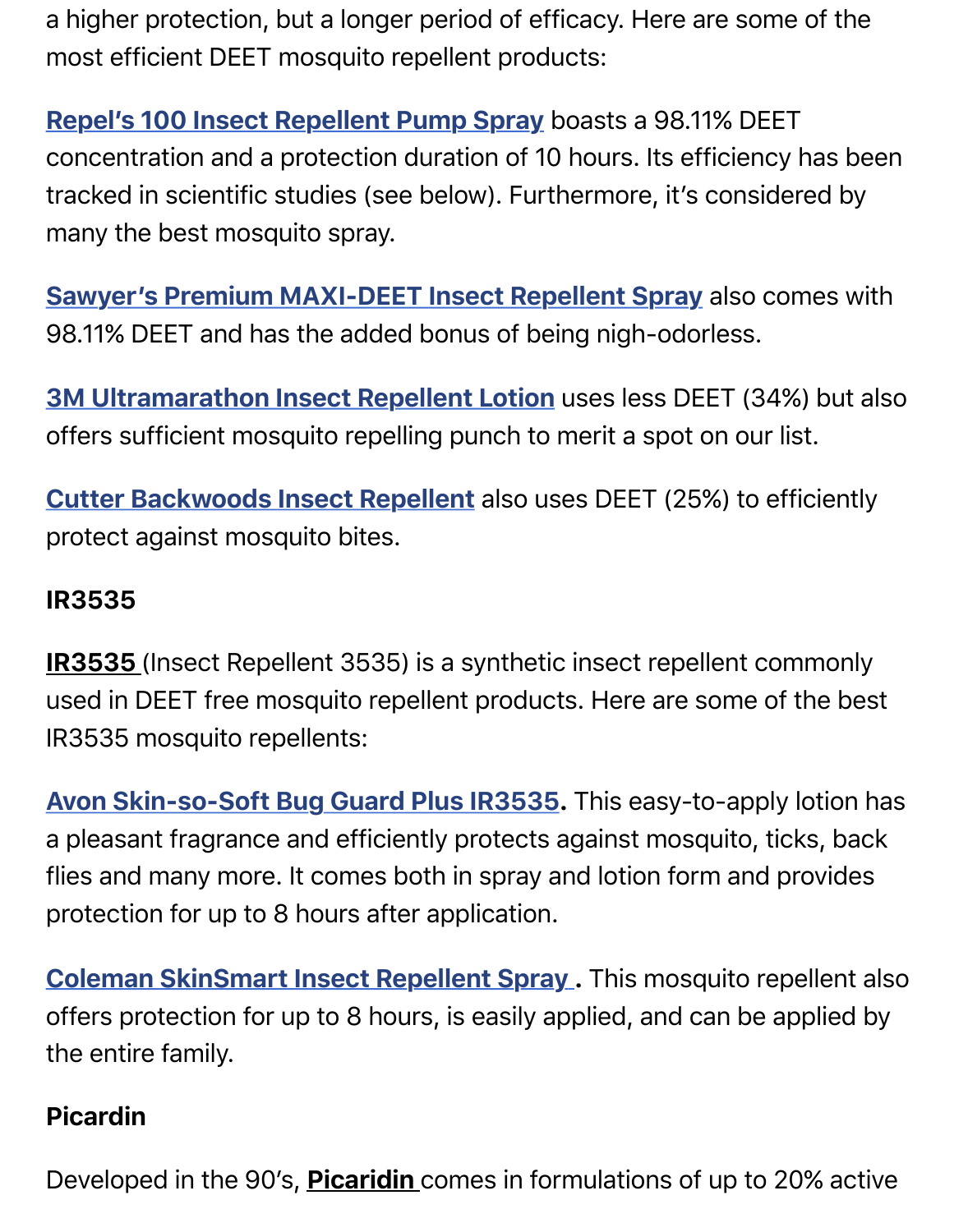against mosquitoes and can be used safely by the whole family.

**Avon Skin-so-Soft Bug Guard Plus Picaridin Spray** prevents mosd biting for up to 7 hours, DEET free, and has a light feel.

#### **Natural Mosquito Repellents**

[For those who avoid DEET and other chemicals for ind](http://pestrepellercenter.com/product/B000FTNBLQ/US/pestrepell-20/)ividual reason are always natural alternatives that work as great mosquito repellent of the best mosquito repellents are plants. Numerous studies, includ Duke study suggests that prolonged and frequent DEET applications in neuron death in brain areas responsible for memory, muscle move learning and concentration. Other studies also question the safety of dermal exposure to DEET.

[Here are so](https://today.duke.edu/2002/05/deet0502.html)me of nature's best mosquito repellents:

- Citronella: one of the [most common](http://www.tandfonline.com/doi/abs/10.1080/152873901300007824) ingredients in mosquito re products, citronella is the result of the distillation of two grass s Though used frequently in concentrations of up to 10%, researd shown that citronella mosquito repellent only offers protection of 20 minutes.
- **Oil of lemon eucalyptus:** another plant-based mosquito repellent, Oleman is similar in efficacy to low-concentration DEET products and ca provide protection of up to two hours.
- Catnip has captured the attention of mosquito-repellent manuf when a surprising study revealed that it may be ten times more than DEET at preventing mosquitoes.
- Lavender: commonly used as a dilution alongside coconut, swe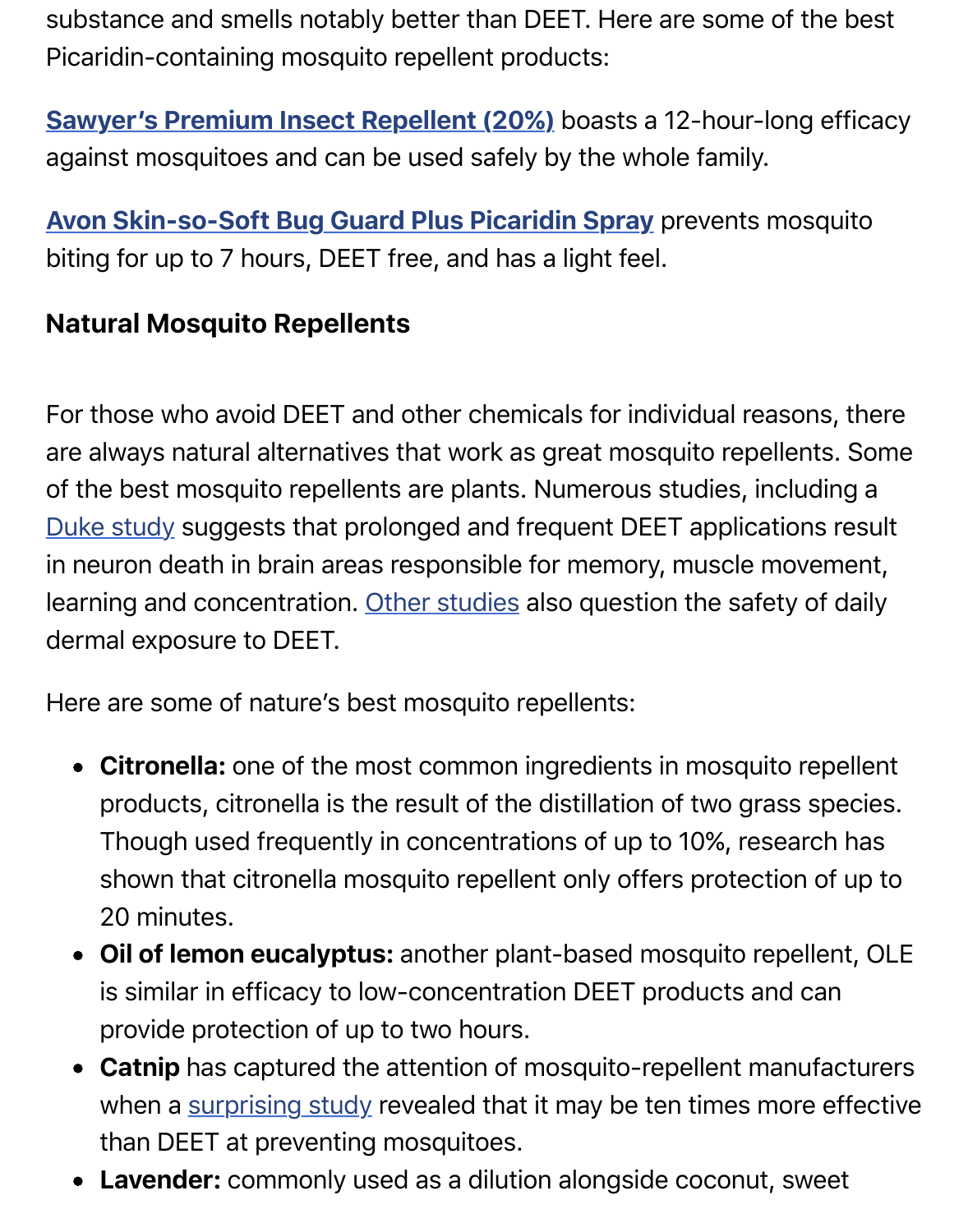- protection of up to 4.5 hours.
- **Organic soy oil** has been shown to have an efficiency compara DEET mosquito repellent products. Aside from its mosquito repelling properties, it also acts as a moisturizer and, as some research suggests, can even slow the growth of bodily hair.
- **Lotus and black pepper** also show mosquito repelling propertions, study suggests.
- Neem oil: research conducted by the US National Research Co suggested that **Neem Oil** is more effective than DEET when it c repelling mosquitoes.

#### **Ho[memade Mosquito Repellents](http://www.ncbi.nlm.nih.gov/pubmed/21967692)**

Homemade mosquit[o repellen](http://pestrepellercenter.com/product/B004QAWGIO/US/pestrepell-20/)t solutions are different combinations aforementioned natural repellents diluted with oils or water. Here are great recipes:

- Lemon Eucalyptus Mosquito repellent. Simply mix the lemon eu oil with 10 parts sunflower oil and apply on skin.
- Garlic & Lemon Juice. An affordable and efficient solution. Mix r garlic and mineral oil, let it sit for at least 24 hours, add the lemo strain and apply on skin.
- Lavender & Vanilla. A sweet-smelling combination of 15 drops la oil and 4 Tbsp vanilla extract. Mix everything with distilled water bit of lemon juice and apply or spray on the skin.
- Hazel & Castor & Citronella. Mix 1 part citronella oil with 15 drop eucalyptus oil, 6 drops of sunflower oil, 5 drops cinnamon oil an of castor oil. Mix well and apply.
- Neem & Soap. This simple mixture requires 2 parts neem oil to 1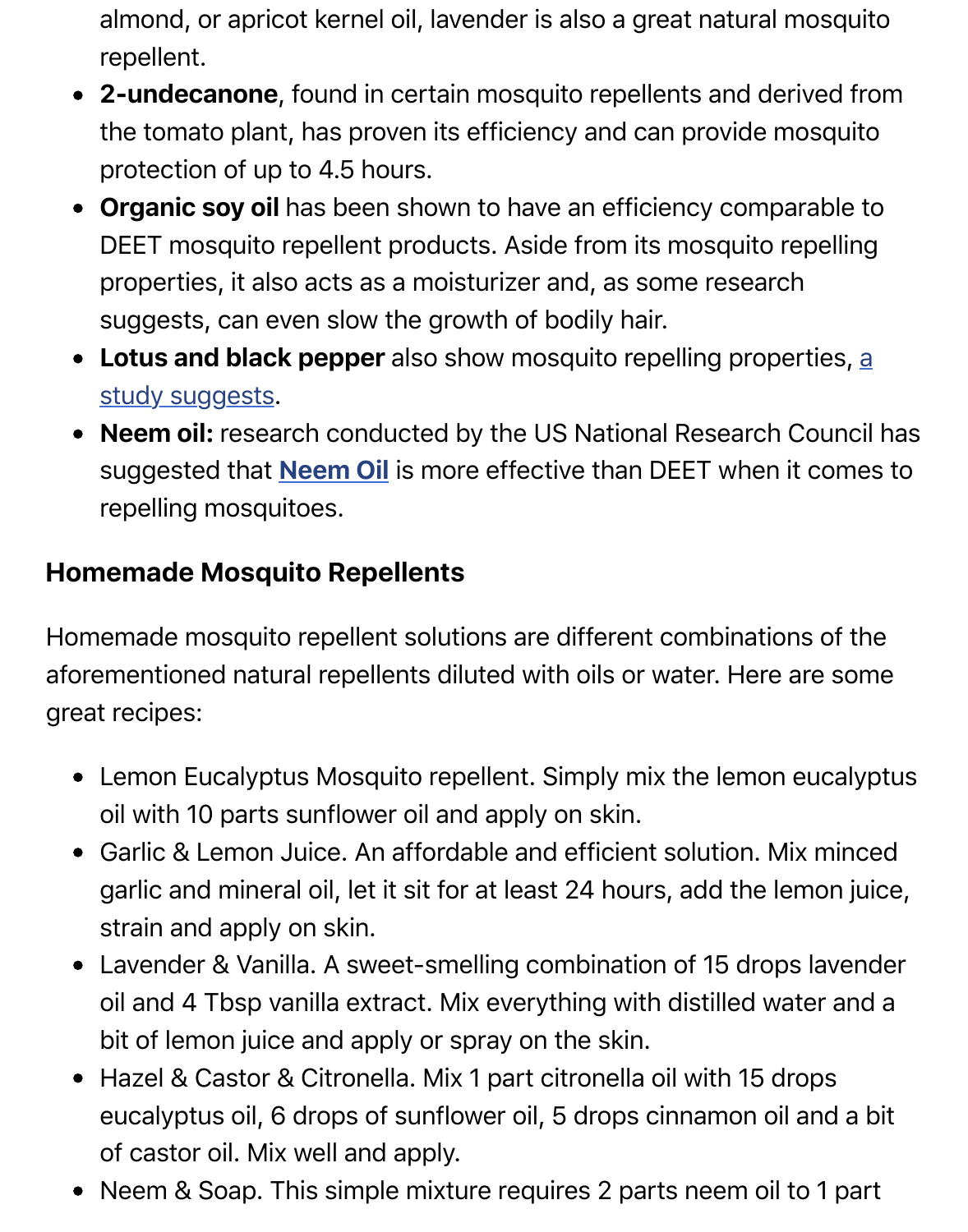As with sun protection, the strategy to protecting your little ones from mosquitoes should be multi-fold. Children are susceptible to the effect various chemicals, therefore, you should experiment with all-natural mosquito repellents first.

The first solution would be to **cover up.** Tuck shirts and pants, use long sleeves, and hats. Another idea would be to avoid the use of perfur **scented lotions,** as they attract multiple insects. Mosquito netting stroller or house windows can also be effective. In extreme situation should consider treating clothes with Permethrin.

The Centers for Disease Control (CDC) recommends the use of mos repellents that have been demonstrated to work through actual scier trials. DEET products with concentrations lower than 30% can be use children, but not on infants that are younger than 2 months. Picardin is as effective as DEET, but does not cause skin irritation, can also be to protect children & infants.

This brings us to the last problem: what types of mosquito repeller **should pregnant women use?** After hearing about the Zika outbrea parts of the Americas, many women have started to worry about how can protect themselves against mosquitoes. The CDC has cautioned American mothers to postpone their travels and to use mosquito rep that are registered with EPA (considered safe for pregnant & breast-f women). **IR3535 & lemon eucalyptus** sprays are not recommended.

# **Effectiveness of Mosquito Repellent Products**

A 2015 study published in the Journal of Insect Science examined th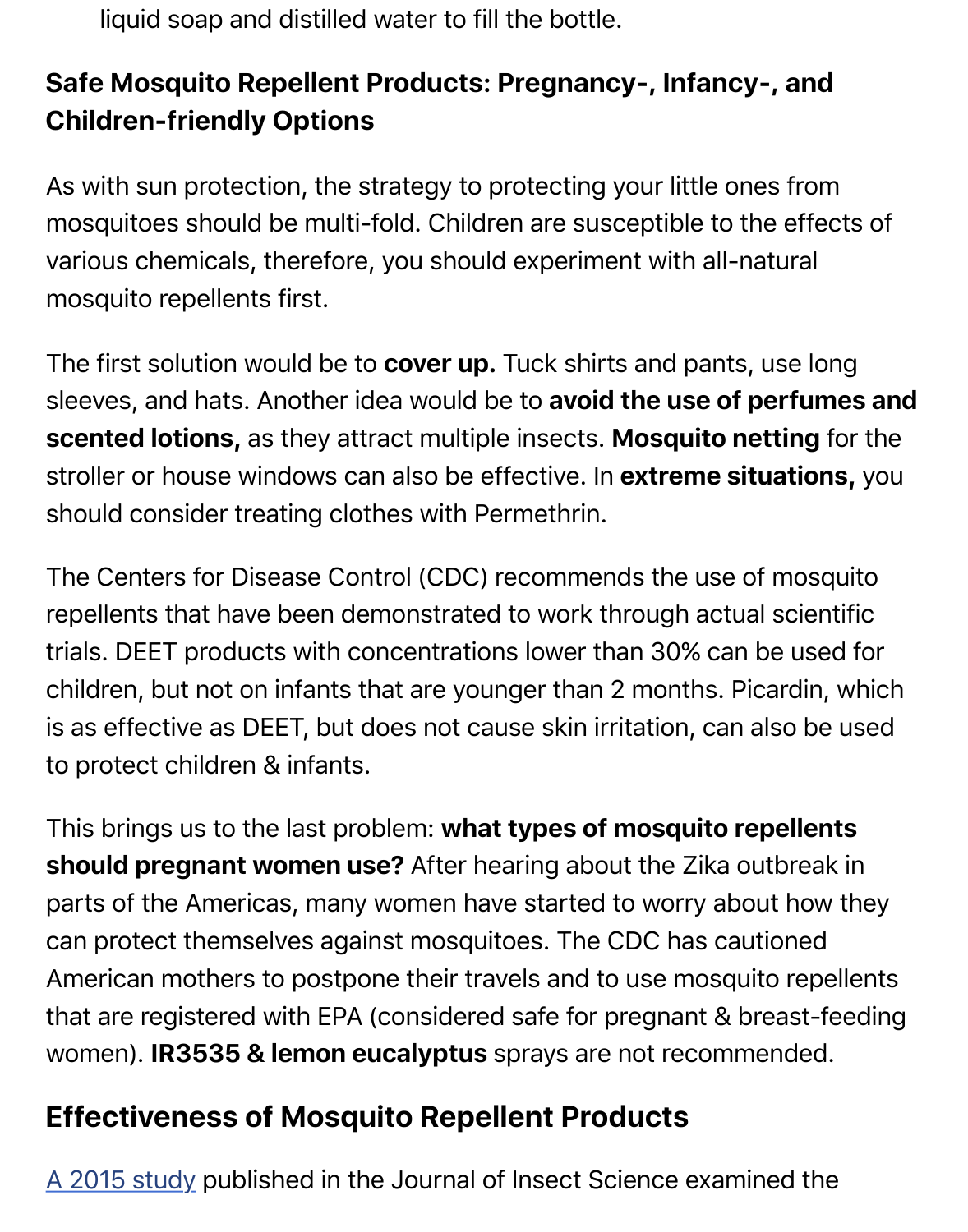Similarly, another study published in the Journal fo Parasitology Rese aimed to evaluate the repellency over time in the case of three partic repellents: DEET, citronella, and fennel oil. Their results showed that:

- **The repellency of citronella oil** decreased by 26.5% in the first and [13.7% in the ne](http://www.hindawi.com/journals/jpr/2015/361021/)xt hour.
- **The repellency of fennel oil** decreased by 27.4% in the first hor 13.8% in the next hour.
- **The repellency of DEET mosquito repellent products** did not decrease over a 6 hour period.

Of course, each type of repellent should be chosen based on the over exposure time that you expect, as well as other considerations (discu below).

# **How to Apply Mosquito Repellent**

Mosquito repellent is certainly a good way to ward off disease-carry critters, but chances are that you've been applying it wrong and min its efficacy. Here's how you should be applying repellents:

- Be thorough. Most people do not apply mosquito spray thorough enough. Make sure all exposed body surfaces are covered, but getting repellent in your mucoid tissue or eyes.
- **Do not spray repellent directly onto face.** First spray on hand rub gently on the face.
- **Use spray sparingly around the ears.**
- **Do not spray in enclosed areas.** After returning indoors, treat with soap and water.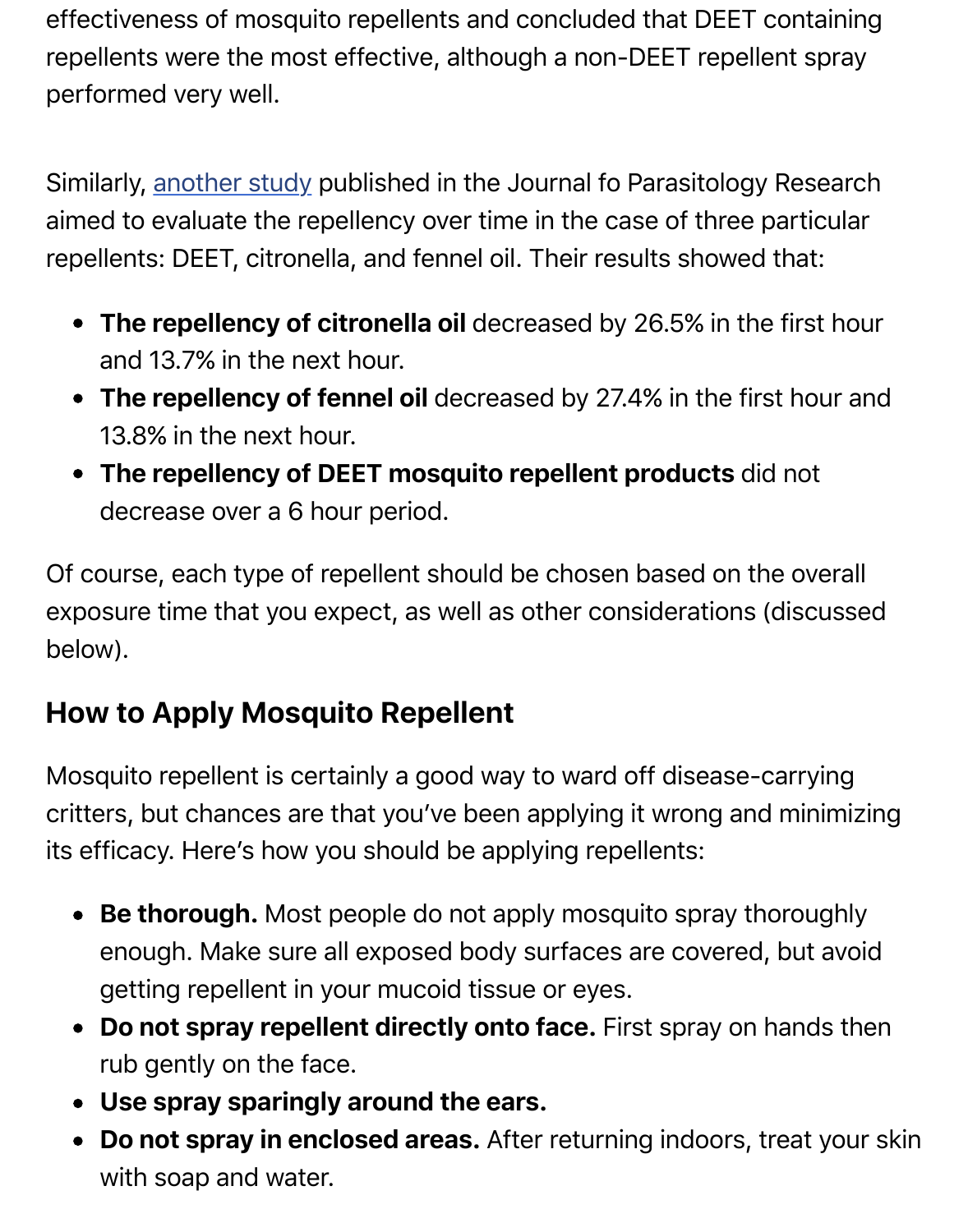the spray and waiting for it to dry before putting anything on or climbing inside.

# **Additional Repelling Methods and Tips**

There are other, less-toxic ways to fight back against mosquitoes. So them work, others not so much. For example, there is a lot of talk ab "best mosquito zappers", or the "best outdoor mosquito foggers". W latter solution works, zappers might disappoint you.

Zappers are supposed to electrocute loads of bugs, but a recent stu revealed that only 0.13% of bugs killed are mosquitoes. But we won't you with mosquito repellent solutions that don't work.

#### **Here are the ones that do:**

## **Mosquito-repelling Attire**

You can minimize the risk of bites by wearing mosquito protection cl such as long-sleeved shirts, hats, boots, or long pants. It is also recommended to tuck pants into socks & shirts into pants to reduce Some repellents e.g. permethrin), can be applied to mosquito repelle and clothing.

You can find mosquito resistant clothing directly in the store (permet treated clothing will retain its properties through multiple washes).

#### **Indoor Repellents**

**Mosquito repellent candles, particularly citronella candles, [represent on](https://en.wikipedia.org/wiki/Permethrin)ly on the one one one one one one one** of the most popular forms of protection. Keep in mind that, while mo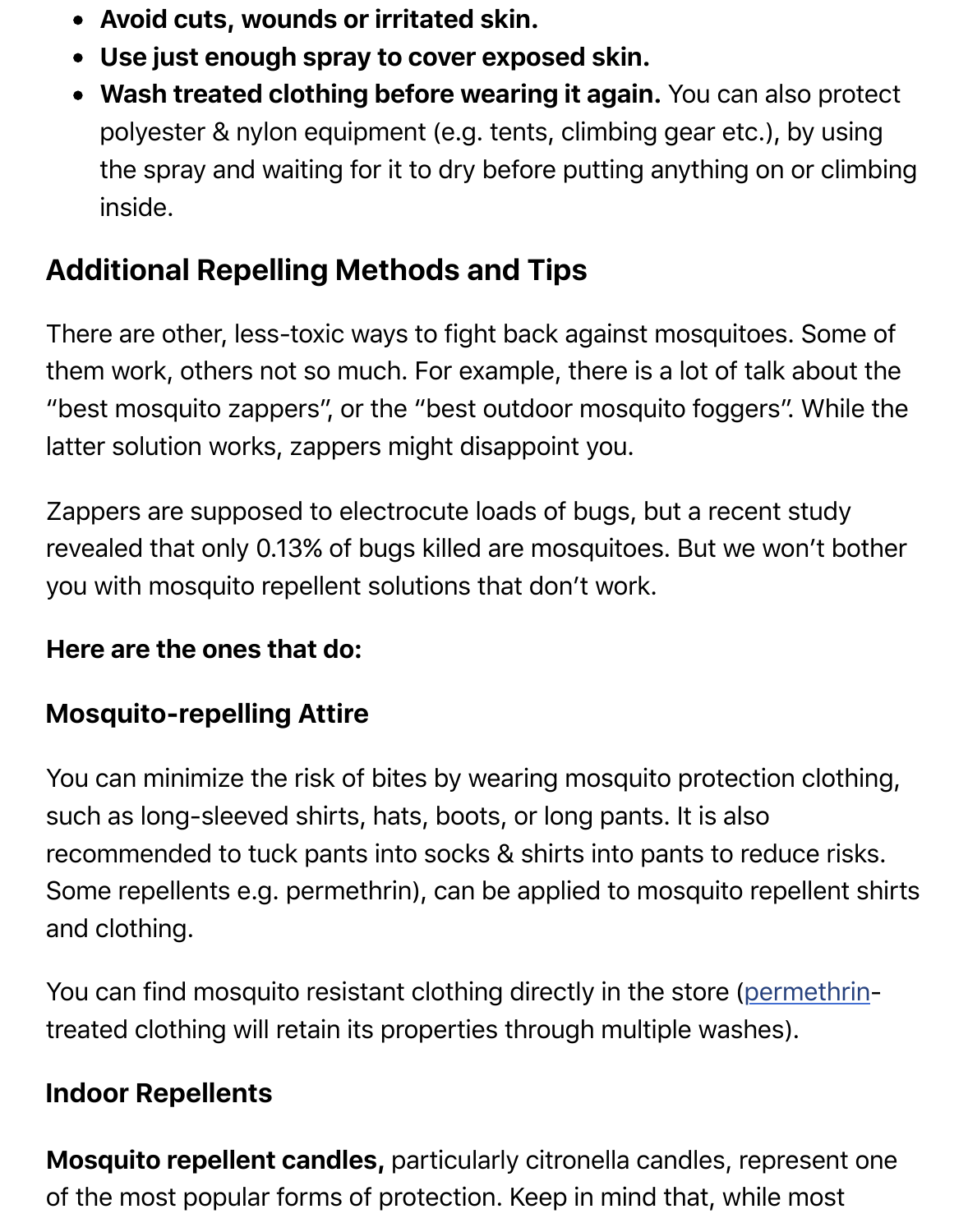keep mosquitoes away, but their effectiveness varies from one manufacturer [to the other.](http://pestrepellercenter.com/product/B00KWLG9DO/US/pestrepell-20/)

#### **Best Mosquito Repellent for the Outdoors**

- **Organic Mosquito Repellents for the Yard.** The use of traditional mosquito repellents will invariably expose you to chemicals that harm your health or result in allergic reactions. There are several that we have already presented, with mosquito repellent qualitie lemon grass, catnip, marigolds, rosemary, etc.). Using them you create organic all-natural mosquito repellents (e.g. celery juice, rosemary & catnip homemade mosquito repellent spray, lemon repellent, etc.).
- If you have a pond you can stock it with guppies, which reprodu extremely quickly, to get rid of mosquito populations. Alternative can invest in a frog pond or build a bat house to reduce its popu
- The **best outdoor mosquito foggers** will make summers outdo  $\bullet$ bearable. These extremely practical devices are indispensable if spend time in areas that are heavily populated with mosquitoes.
- Traps check out our **comprehensive Mosquito Trap guide**

"ULV (ultra low volume) insecticide is probably the best way to kill mosquitoes (...) If you're having company over at 7, and you fog at you're going to take care of most of the mosquitoes. But tomorrov if you haven't gotten rid [of the buckets in your yard, or your neig](http://pestrepellercenter.com/best-mosquito-traps/)hl yard, they're going to be back."

#### **Source:** Waterreves.

You've made it to the end of the guide! Congratulations! Now you kn